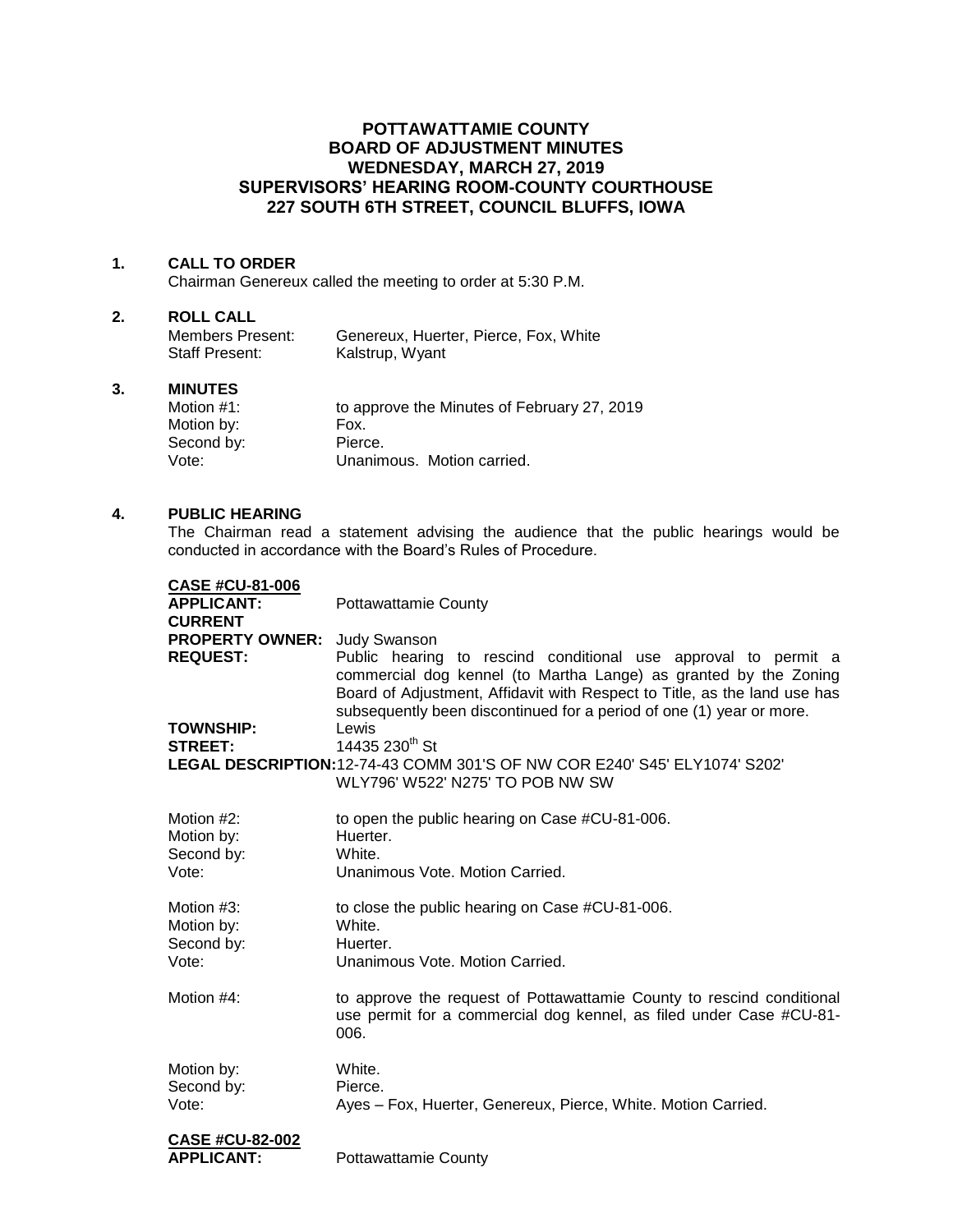| <b>CURRENT</b>                                                                                                         |                                                                                                                                                                                                                                                                             |
|------------------------------------------------------------------------------------------------------------------------|-----------------------------------------------------------------------------------------------------------------------------------------------------------------------------------------------------------------------------------------------------------------------------|
| <b>PROPERTY OWNER:</b> Paul – Ellen Moland<br><b>REQUEST:</b>                                                          | Public hearing to rescind conditional use approval to permit a<br>commercial dog kennel (to Dennis Olmstead) as granted by the Zoning<br>Board of Adjustment, Resolution #82-7, as the land use has<br>subsequently been discontinued for a period of one (1) year or more. |
| <b>TOWNSHIP:</b><br><b>STREET:</b>                                                                                     | Crescent<br>14435 230th St<br>LEGAL DESCRIPTION: 36-76-44 COMM 1171'N OF SE COR SE SW TH SWLY199' S274'<br>SWLY459' W503' NLY537' W283'N360'E721' S473' E110'NELY649' S66'<br><b>TO POBSE SW</b>                                                                            |
| Motion #5:<br>Motion by:<br>Second by:<br>Vote:                                                                        | to open the public hearing on Case #CU-82-002.<br>Huerter.<br>Fox.<br>Unanimous Vote. Motion Carried.                                                                                                                                                                       |
| Motion #6:<br>Motion by:<br>Second by:<br>Vote:                                                                        | to close the public hearing on Case #CU-82-002.<br>Fox.<br>Huerter.<br>Unanimous Vote. Motion Carried.                                                                                                                                                                      |
| Motion #7:                                                                                                             | to approve the request of Pottawattamie County to rescind conditional<br>use permit for a commercial dog kennel, as filed under Case #CU-82-<br>002.                                                                                                                        |
| Motion by:<br>Second by:<br>Vote:                                                                                      | Fox.<br>Pierce.<br>Ayes - Fox, Huerter, Genereux, Pierce, White. Motion Carried.                                                                                                                                                                                            |
| <b>CASE #CU-84-003</b><br><b>APPLICANT:</b><br><b>CURRENT</b><br><b>PROPERTY OWNER:</b> Edward Rech<br><b>REQUEST:</b> | <b>Pottawattamie County</b><br>Public hearing to rescind conditional use approval to permit a<br>commercial dog kennel (to Marion - Norma Moss) as granted by the<br>Zoning Board of Adjustment, Resolution #84-7, as the land use has                                      |
|                                                                                                                        |                                                                                                                                                                                                                                                                             |
| <b>TOWNSHIP:</b><br><b>STREET:</b>                                                                                     | subsequently been discontinued for a period of one (1) year or more.<br><b>Hazel Dell</b><br>25839 195 <sup>th</sup> St<br>LEGAL DESCRIPTION: 17-76-43 E of RD NE NW                                                                                                        |
| Motion #8:<br>Motion by:<br>Second by:<br>Vote:                                                                        | to open the public hearing on Case #CU-84-003.<br>White.<br>Huerter.<br>Unanimous Vote. Motion Carried.                                                                                                                                                                     |
| Motion #9:<br>Motion by:<br>Second by:<br>Vote:                                                                        | to close the public hearing on Case #CU-84-003.<br>White.<br>Fox.<br>Unanimous Vote. Motion Carried.                                                                                                                                                                        |
| Motion #10:                                                                                                            | to approve the request of Pottawattamie County to rescind conditional<br>use permit for a commercial dog kennel, as filed under Case #CU-84-<br>003.                                                                                                                        |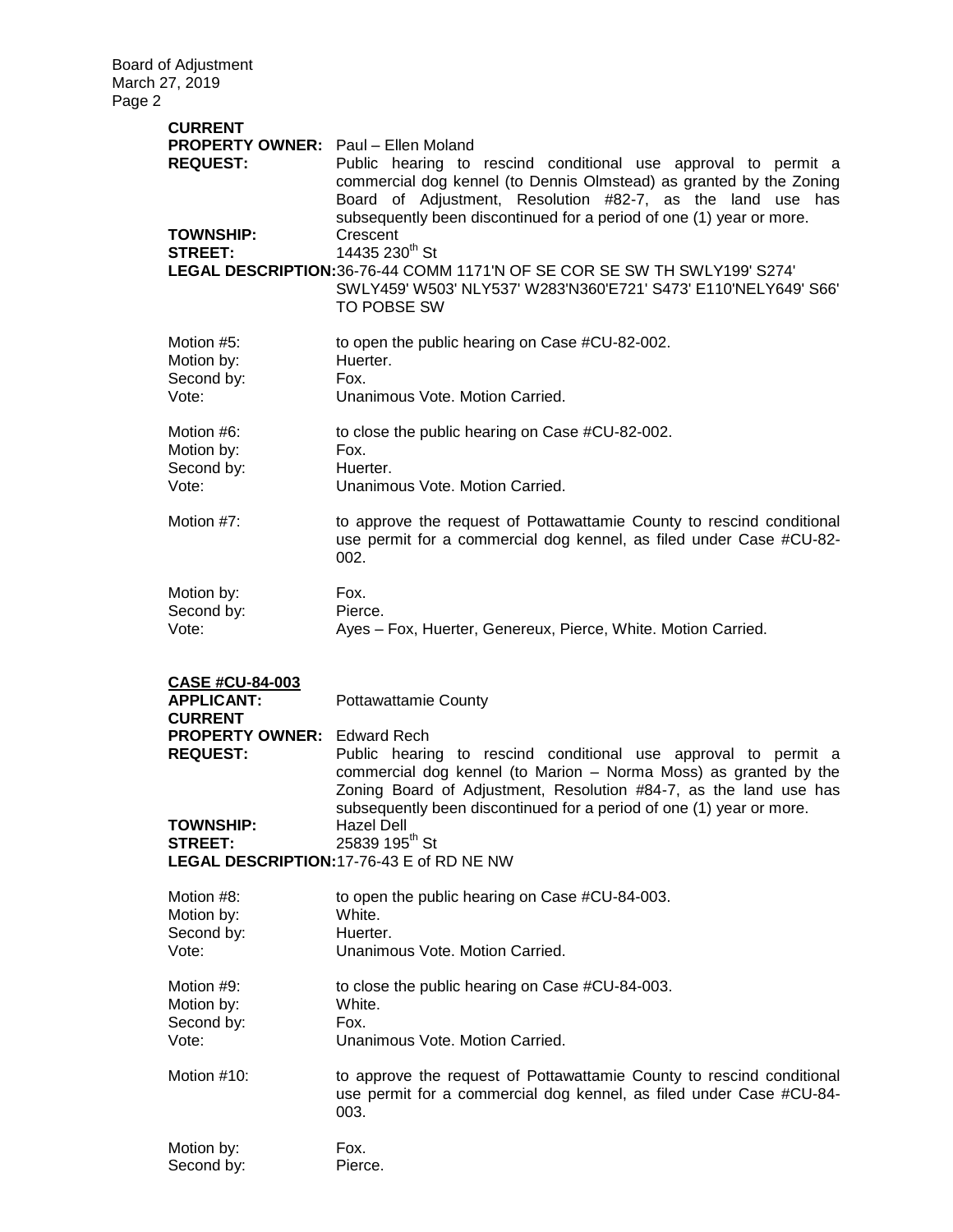| Vote:                                                         | Ayes - Fox, Huerter, Genereux, Pierce, White. Motion Carried.                                                                                                                                                                                                                                                        |
|---------------------------------------------------------------|----------------------------------------------------------------------------------------------------------------------------------------------------------------------------------------------------------------------------------------------------------------------------------------------------------------------|
| <b>CASE #CU-86-003</b><br><b>APPLICANT:</b><br><b>CURRENT</b> | <b>Pottawattamie County</b>                                                                                                                                                                                                                                                                                          |
| <b>PROPERTY OWNER:</b> Tina Canfield<br><b>REQUEST:</b>       | Public hearing to rescind conditional use approval to permit a<br>commercial dog kennel (to Victor Abbott) as granted by the Zoning Board<br>of Adjustment, Resolution #86-11, as the land use has subsequently<br>been discontinued for a period of one (1) year or more.                                           |
| <b>TOWNSHIP:</b><br><b>STREET:</b>                            | Washington<br>35719 Idlewood Rd<br>LEGAL DESCRIPTION: 1-75-41 PT NW NE COMM 1422'W NE COR SECT 1 TH S660' W675.3'<br>N660.9' E640.7' TOPOB                                                                                                                                                                           |
| Motion $#11$ :<br>Motion by:<br>Second by:<br>Vote:           | to open the public hearing on Case #CU-86-003.<br>Huerter.<br>Fox.<br>Unanimous Vote, Motion Carried.                                                                                                                                                                                                                |
| Motion $#12$ :<br>Motion by:<br>Second by:<br>Vote:           | to close the public hearing on Case #CU-86-003.<br>White.<br>Fox.<br>Unanimous Vote. Motion Carried.                                                                                                                                                                                                                 |
| Motion $#13$ :                                                | to approve the request of Pottawattamie County to rescind conditional<br>use permit for a commercial dog kennel, as filed under Case #CU-86-<br>003.                                                                                                                                                                 |
| Motion by:<br>Second by:<br>Vote:                             | Huerter.<br>Fox.<br>Ayes - Fox, Huerter, Genereux, Pierce, White. Motion Carried.                                                                                                                                                                                                                                    |
| <b>CASE #CU-86-004</b><br><b>APPLICANT:</b><br><b>CURRENT</b> | <b>Pottawattamie County</b>                                                                                                                                                                                                                                                                                          |
| <b>PROPERTY OWNER:</b><br><b>REQUEST:</b><br><b>TOWNSHIP:</b> | Timothy - Lindsay Gatewood<br>Public hearing to rescind conditional use approval to permit a<br>commercial dog kennel (to Charles Canapp) as granted by the Zoning<br>Board of Adjustment, Resolution #86-13, as the land use has<br>subsequently been discontinued for a period of one (1) year or more.<br>Norwalk |
| <b>STREET:</b>                                                | 28305 Mahogany Rd<br>LEGAL DESCRIPTION: 14-76-42 PT NW1/4 COMM 742.4W OF NE NW-TH S640' SLY1568.9'<br>W300' NLY1568.9' N640' E300' TO POB                                                                                                                                                                            |
| Motion #14:<br>Motion by:<br>Second by:<br>Vote:              | to open the public hearing on Case #CU-86-004.<br>Pierce.<br>Huerter.<br>Unanimous Vote, Motion Carried.                                                                                                                                                                                                             |
| Motion #15:<br>Motion by:<br>Second by:<br>Vote:              | to close the public hearing on Case #CU-86-004.<br>Fox.<br>Huerter.<br>Unanimous Vote. Motion Carried.                                                                                                                                                                                                               |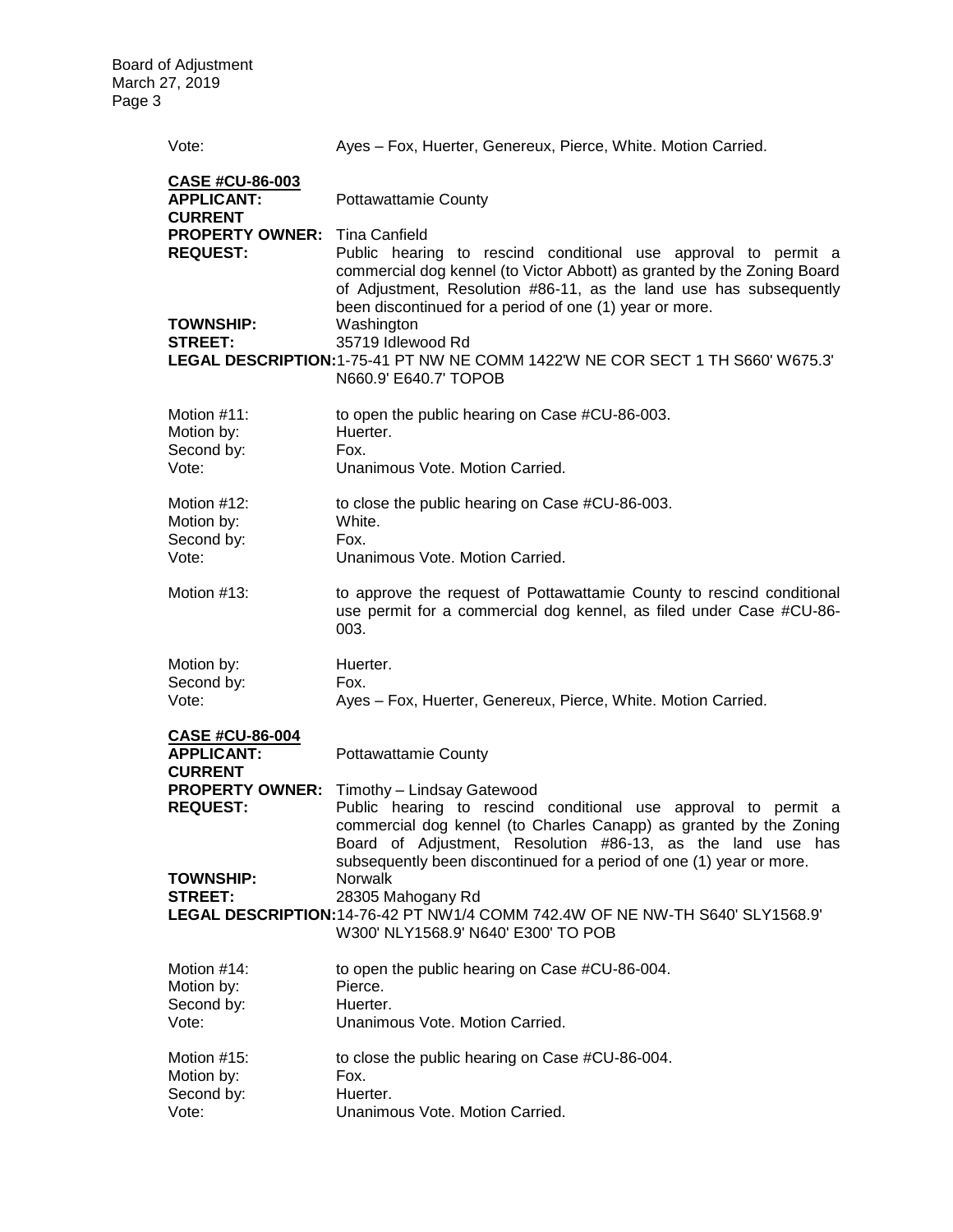| Motion #16:                                                   | to approve the request of Pottawattamie County to rescind conditional<br>use permit for a commercial dog kennel, as filed under Case #CU-86-<br>004.                                                                |  |
|---------------------------------------------------------------|---------------------------------------------------------------------------------------------------------------------------------------------------------------------------------------------------------------------|--|
| Motion by:                                                    | Huerter.                                                                                                                                                                                                            |  |
| Second by:                                                    | Fox.                                                                                                                                                                                                                |  |
| Vote:                                                         | Ayes - Fox, Huerter, Genereux, Pierce, White. Motion Carried.                                                                                                                                                       |  |
|                                                               |                                                                                                                                                                                                                     |  |
| CASE #CU-87-003<br><b>APPLICANT:</b>                          | <b>Pottawattamie County</b>                                                                                                                                                                                         |  |
| <b>CURRENT</b>                                                |                                                                                                                                                                                                                     |  |
| <b>PROPERTY OWNER:</b>                                        | Diana Cooper                                                                                                                                                                                                        |  |
| <b>REQUEST:</b>                                               | Public hearing to rescind conditional use approval to permit a                                                                                                                                                      |  |
|                                                               | commercial dog kennel (to Wendell - Barbara Thomas) as granted by<br>the Zoning Board of Adjustment, Resolution #87-5 and Resolution #88-<br>21, as the land use has subsequently been discontinued for a period of |  |
| <b>TOWNSHIP:</b>                                              | one (1) year or more.<br><b>Hazel Dell</b>                                                                                                                                                                          |  |
| <b>STREET:</b>                                                | 22301 Road L-34                                                                                                                                                                                                     |  |
| <b>LEGAL DESCRIPTION: Cooper Acres Lt 1</b>                   |                                                                                                                                                                                                                     |  |
|                                                               |                                                                                                                                                                                                                     |  |
| Motion #17:                                                   | to open the public hearing on Case #CU-87-003.                                                                                                                                                                      |  |
| Motion by:                                                    | Fox.                                                                                                                                                                                                                |  |
| Second by:                                                    | Pierce.                                                                                                                                                                                                             |  |
| Vote:                                                         | Unanimous Vote. Motion Carried.                                                                                                                                                                                     |  |
| Motion #18:                                                   | to close the public hearing on Case #CU-87-003.                                                                                                                                                                     |  |
| Motion by:                                                    | White.                                                                                                                                                                                                              |  |
| Second by:                                                    | Huerter.                                                                                                                                                                                                            |  |
| Vote:                                                         | Unanimous Vote. Motion Carried.                                                                                                                                                                                     |  |
| Motion #19:                                                   | to approve the request of Pottawattamie County to rescind conditional<br>use permit for a commercial dog kennel, as filed under Case #CU-86-<br>004.                                                                |  |
| Motion by:                                                    | Fox.                                                                                                                                                                                                                |  |
| Second by:                                                    | Pierce.                                                                                                                                                                                                             |  |
| Vote:                                                         | Ayes - Fox, Huerter, Genereux, Pierce, White. Motion Carried.                                                                                                                                                       |  |
|                                                               |                                                                                                                                                                                                                     |  |
| <b>CASE #CU-87-006</b><br><b>APPLICANT:</b><br><b>CURRENT</b> | <b>Pottawattamie County</b>                                                                                                                                                                                         |  |
| <b>PROPERTY OWNER:</b><br><b>REQUEST:</b>                     | Richard Jr - Joyce Hardesty<br>Public hearing to rescind conditional use approval to permit a                                                                                                                       |  |
|                                                               | commercial dog kennel (to Richard Hardesty Sr) as granted by the<br>Zoning Board of Adjustment, Resolution #87-11, as the land use has                                                                              |  |
| <b>TOWNSHIP:</b>                                              | subsequently been discontinued for a period of one (1) year or more.<br>Hazel Dell                                                                                                                                  |  |
| <b>STREET:</b>                                                | 19524 Pinoak Rd                                                                                                                                                                                                     |  |
|                                                               | <b>LEGAL DESCRIPTION: 8-76-43 SW NW NE N OF RD</b>                                                                                                                                                                  |  |
|                                                               |                                                                                                                                                                                                                     |  |
| Motion #20:                                                   | to open the public hearing on Case #CU-87-006.                                                                                                                                                                      |  |
| Motion by:                                                    | White.                                                                                                                                                                                                              |  |
| Second by:                                                    | Pierce.                                                                                                                                                                                                             |  |
| Vote:                                                         | Unanimous Vote. Motion Carried.                                                                                                                                                                                     |  |
| Motion #21:                                                   | to close the public hearing on Case #CU-87-006.                                                                                                                                                                     |  |

Motion by: Huerter.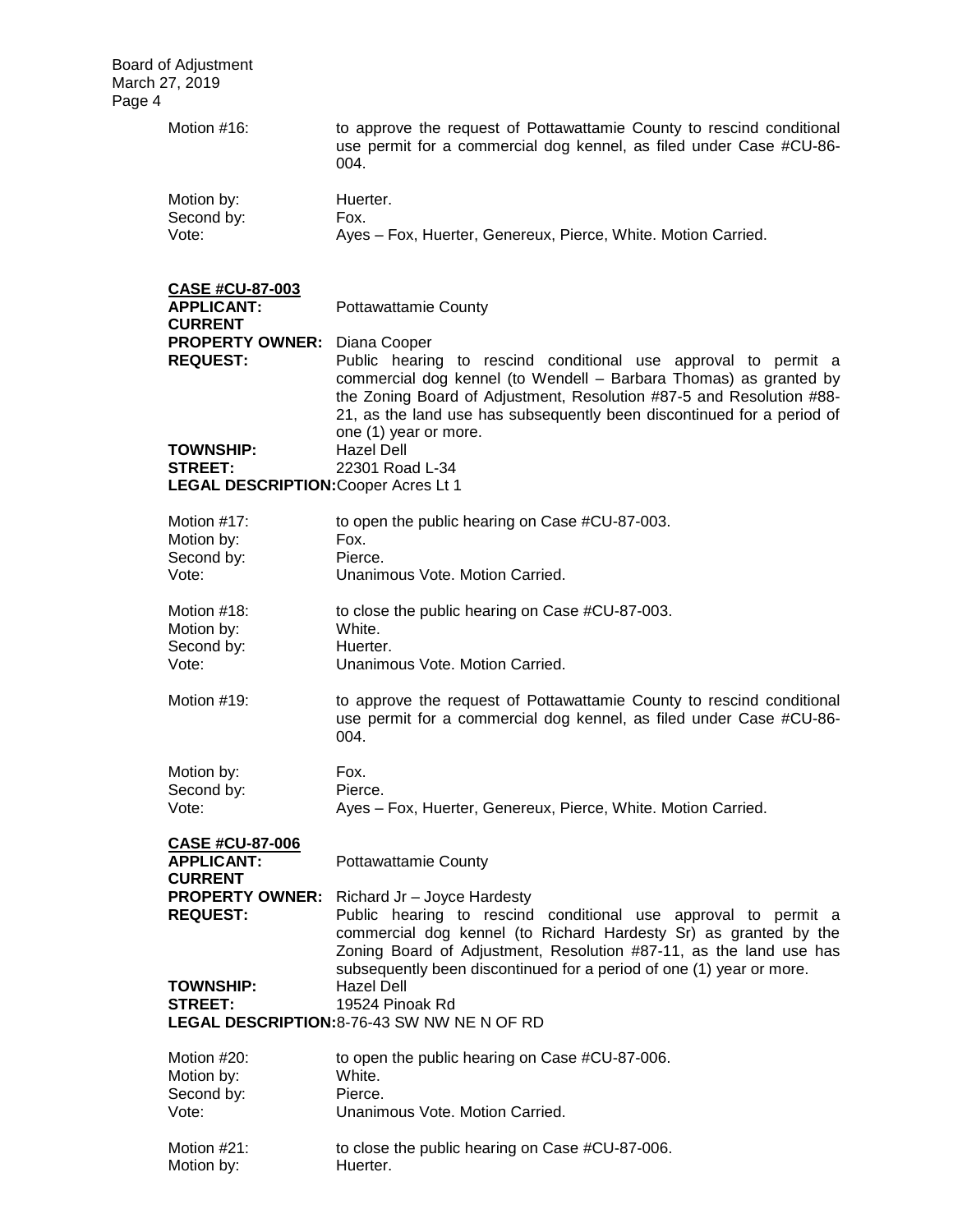| Page 5 | <b>Board of Adjustment</b><br>March 27, 2019 |                                                                                                                                                                                                                                                                                                         |
|--------|----------------------------------------------|---------------------------------------------------------------------------------------------------------------------------------------------------------------------------------------------------------------------------------------------------------------------------------------------------------|
|        |                                              |                                                                                                                                                                                                                                                                                                         |
|        | Second by:<br>Vote:                          | Fox.<br>Unanimous Vote, Motion Carried.                                                                                                                                                                                                                                                                 |
|        | Motion #22:                                  | to approve the request of Pottawattamie County to rescind conditional<br>use permit for a commercial dog kennel, as filed under Case #CU-87-<br>006.                                                                                                                                                    |
|        | Motion by:                                   | Huerter.                                                                                                                                                                                                                                                                                                |
|        | Second by:                                   | Fox.                                                                                                                                                                                                                                                                                                    |
|        | Vote:                                        | Ayes - Fox, Huerter, Genereux, Pierce, White. Motion Carried.                                                                                                                                                                                                                                           |
|        | <b>CASE #CU-88-002</b>                       |                                                                                                                                                                                                                                                                                                         |
|        | <b>APPLICANT:</b><br><b>CURRENT</b>          | <b>Pottawattamie County</b>                                                                                                                                                                                                                                                                             |
|        | <b>PROPERTY OWNER:</b><br><b>REQUEST:</b>    | Harley - Carolyn Spencer<br>Public hearing to rescind conditional use approval to permit a<br>commercial dog kennel (to Clifford Young) as granted by the Zoning<br>Board of Adjustment, Resolution #88-18, as the land use has<br>subsequently been discontinued for a period of one (1) year or more. |
|        | <b>TOWNSHIP:</b>                             | Knox                                                                                                                                                                                                                                                                                                    |
|        | <b>STREET:</b>                               | 31243 Hwy 59                                                                                                                                                                                                                                                                                            |
|        |                                              | LEGAL DESCRIPTION: 16-77-39 PT SW SE COMM NW COR TH E320' S665.44' E46' SE254.5'<br>S248' W483' N1107.44' TO POB                                                                                                                                                                                        |
|        | Motion #23:                                  | to open the public hearing on Case #CU-88-002.                                                                                                                                                                                                                                                          |
|        | Motion by:                                   | Fox.                                                                                                                                                                                                                                                                                                    |
|        | Second by:                                   | Huerter.                                                                                                                                                                                                                                                                                                |
|        | Vote:                                        | Unanimous Vote. Motion Carried.                                                                                                                                                                                                                                                                         |
|        | Motion #24:                                  | to close the public hearing on Case #CU-88-002.                                                                                                                                                                                                                                                         |
|        | Motion by:                                   | White.                                                                                                                                                                                                                                                                                                  |
|        | Second by:                                   | Pierce.                                                                                                                                                                                                                                                                                                 |
|        | Vote:                                        | Unanimous Vote. Motion Carried.                                                                                                                                                                                                                                                                         |
|        | Motion #25:                                  | to approve the request of Pottawattamie County to rescind conditional<br>use permit for a commercial dog kennel, as filed under Case #CU-88-<br>002.                                                                                                                                                    |
|        | Motion by:                                   | Huerter.                                                                                                                                                                                                                                                                                                |
|        | Second by:                                   | Fox.                                                                                                                                                                                                                                                                                                    |
|        | Vote:                                        | Ayes - Fox, Huerter, Genereux, Pierce, White. Motion Carried.                                                                                                                                                                                                                                           |
|        | <b>CASE #CU-88-003</b>                       |                                                                                                                                                                                                                                                                                                         |
|        | <b>APPLICANT:</b><br><b>CURRENT</b>          | <b>Pottawattamie County</b>                                                                                                                                                                                                                                                                             |
|        | <b>PROPERTY OWNER:</b>                       | David - Mary Johannes                                                                                                                                                                                                                                                                                   |
|        | <b>REQUEST:</b>                              | Public hearing to rescind conditional use approval to permit a<br>commercial dog kennel (to Bernard Morrison) as granted by the Zoning<br>Board of Adjustment, Resolution #88-19, as the land use has<br>subsequently been discontinued for a period of one (1) year or more.                           |
|        | <b>TOWNSHIP:</b>                             | Rockford                                                                                                                                                                                                                                                                                                |
|        | <b>STREET:</b>                               | 17139 Sumac Rd<br>LEGAL DESCRIPTION: 25-77-44 TRI IN SW COR OF N1/2 SW LYING S & E OF RD                                                                                                                                                                                                                |
|        |                                              |                                                                                                                                                                                                                                                                                                         |
|        | Motion #26:                                  | to open the public hearing on Case #CU-88-003.                                                                                                                                                                                                                                                          |
|        | Motion by:                                   | Fox.                                                                                                                                                                                                                                                                                                    |
|        | Second by:                                   | Pierce.                                                                                                                                                                                                                                                                                                 |
|        | Vote:                                        | Unanimous Vote. Motion Carried.                                                                                                                                                                                                                                                                         |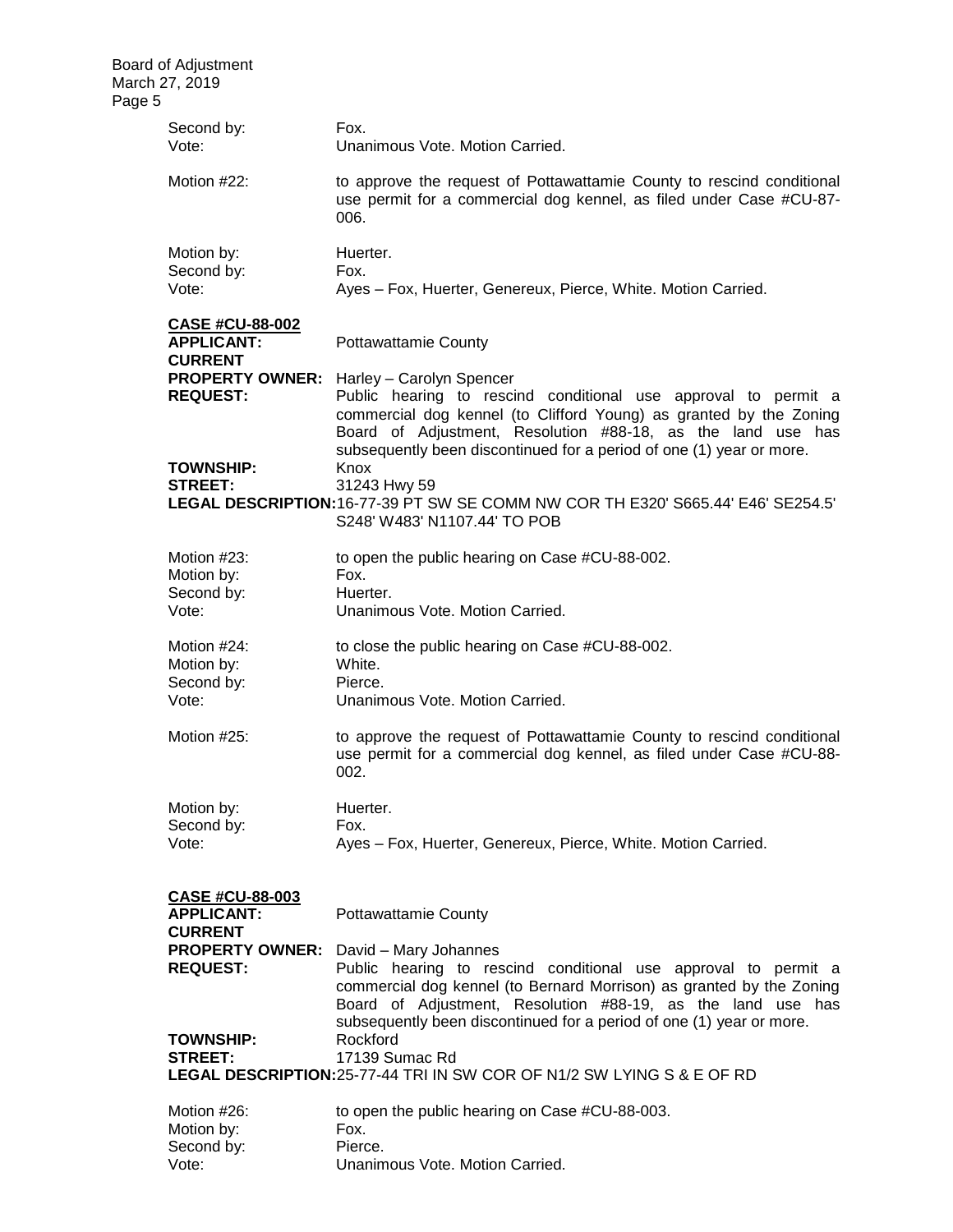|    | Motion #27:<br>Motion by:<br>Second by:<br>Vote:                                 | to close the public hearing on Case #CU-88-003.<br>Huerter.<br>White.<br>Unanimous Vote. Motion Carried.                                                                                                                                                                          |
|----|----------------------------------------------------------------------------------|-----------------------------------------------------------------------------------------------------------------------------------------------------------------------------------------------------------------------------------------------------------------------------------|
|    | Motion #28:                                                                      | to approve the request of Pottawattamie County to rescind conditional<br>use permit for a commercial dog kennel, as filed under Case #CU-88-<br>003.                                                                                                                              |
|    | Motion by:                                                                       | Fox.                                                                                                                                                                                                                                                                              |
|    | Second by:                                                                       | Pierce.                                                                                                                                                                                                                                                                           |
|    | Vote:                                                                            | Ayes - Fox, Huerter, Genereux, Pierce, White. Motion Carried.                                                                                                                                                                                                                     |
|    | <b>CASE #CU-88-006</b><br><b>APPLICANT:</b><br><b>CURRENT</b><br><b>REQUEST:</b> | <b>Pottawattamie County</b><br><b>PROPERTY OWNER:</b> Mark - Peggy Sornson<br>Public hearing to rescind conditional use approval to permit a<br>commercial dog kennel (to Robert Kreiser) as granted by the Zoning<br>Board of Adjustment, Resolution #88-23, as the land use has |
|    |                                                                                  | subsequently been discontinued for a period of one (1) year or more.                                                                                                                                                                                                              |
|    | <b>TOWNSHIP:</b>                                                                 | Lewis                                                                                                                                                                                                                                                                             |
|    | <b>STREET:</b>                                                                   | 20896 Cardinal Ln<br>LEGAL DESCRIPTION: 9-74-43 E592.05' S503' SE NE                                                                                                                                                                                                              |
|    |                                                                                  |                                                                                                                                                                                                                                                                                   |
|    | Motion #29:                                                                      | to open the public hearing on Case #CU-88-006.                                                                                                                                                                                                                                    |
|    | Motion by:<br>Second by:                                                         | Fox.<br>Huerter.                                                                                                                                                                                                                                                                  |
|    | Vote:                                                                            | Unanimous Vote. Motion Carried.                                                                                                                                                                                                                                                   |
|    | Motion #30:<br>Motion by:                                                        | to close the public hearing on Case #CU-88-006.<br>Huerter.                                                                                                                                                                                                                       |
|    | Second by:<br>Vote:                                                              | Fox.<br>Unanimous Vote. Motion Carried.                                                                                                                                                                                                                                           |
|    | Motion #31:                                                                      | to approve the request of Pottawattamie County to rescind conditional<br>use permit for a commercial dog kennel, as filed under Case #CU-88-<br>006.                                                                                                                              |
|    | Motion by:                                                                       | White.                                                                                                                                                                                                                                                                            |
|    | Second by:                                                                       | Fox.                                                                                                                                                                                                                                                                              |
|    | Vote:                                                                            | Ayes - Fox, Huerter, Genereux, Pierce, White. Motion Carried.                                                                                                                                                                                                                     |
| 5. | <b>OTHER BUSINESS:</b>                                                           |                                                                                                                                                                                                                                                                                   |
|    | Motion #32:                                                                      | Approval to grant the Director of Planning and Development the authority<br>to approve a one day specific temporary establishment permit for large<br>assemblages of people for 2019 RAGBRAI.                                                                                     |
|    | Motion by:                                                                       | Fox.                                                                                                                                                                                                                                                                              |
|    | Second by:                                                                       | White.                                                                                                                                                                                                                                                                            |
|    | Vote:                                                                            | Ayes - Fox, Huerter, Genereux, Pierce, White. Motion Carried.                                                                                                                                                                                                                     |